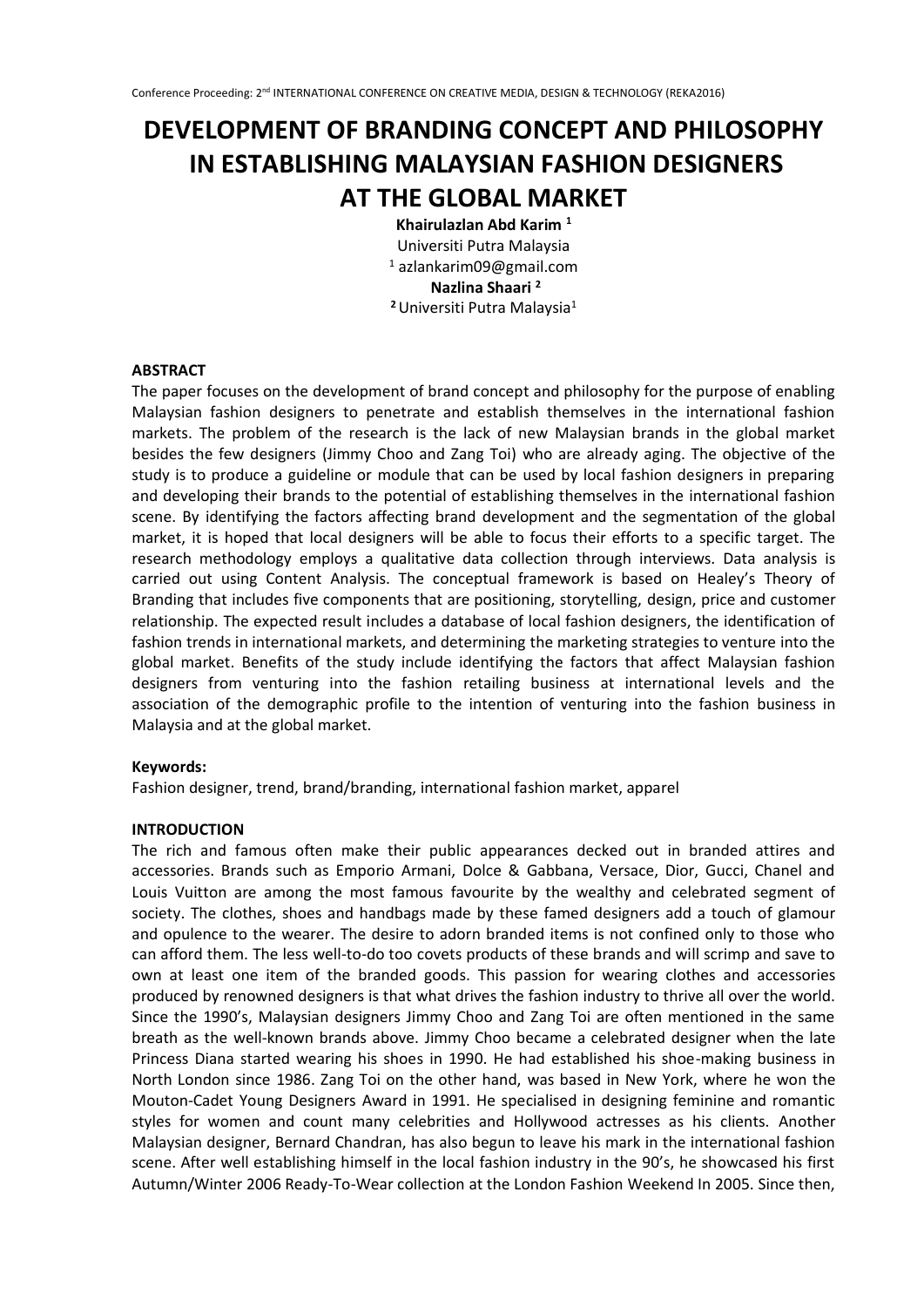Bernard Chandran pieces have caught the eye of celebrities including the likes of Lady Gaga and Estelle. Other Malaysian designers such as Melinda Looi and Farah Khan have also ventured into the international fashion markets but achieved limited success. They are not considered as equals to the top-tier designers whose brands reached the far corners of the world. This begs the question of why are there no new Malaysian designers in the international fashion scene. Do we lack the talent and creativity to penetrate the global market? Does this means that the local fashion industry is also waning? Official figures, however, showed otherwise. The Malaysia External Trade Development Corporation (MATRADE) reported that in 2011, exports of textiles and apparel & clothing totalled RM10.81 billion from RM9.32 billion for the same period in 2010, an increase of 15.9 per cent where apparels and clothing accounted for 37.8 per cent share valued at RM4.08 billion [1]. In addition, the Malaysian Investment Development Authority (MIDA) reported that in 2013, the textiles and textile products industry was the ninth largest export earner with RM10.3 billion, contributing approximately 1.4 percent of Malaysia's total exports of manufactured goods [2]. This means that the Malaysian fashion industry is generally thriving where increases in exports are reported year after year. Thus, the scarcity of Malaysian designers in the international fashion scene is baffling. Here, the researcher suggests that the main problem faced by our local designers is branding. In this study, the focus is on the understanding and development of branding concepts and philosophy. The main objective of the research is to produce theories or guidelines on how to establish local brands in the global fashion market. It is mainly targeted for new and young designers in Malaysia. In this study, the central problem is the lack of new Malaysian designers in the international fashion scene, despite the progress made by senior designers as mentioned above. The researcher suggests three possible causes that are firstly, the lack of identity among young Malaysian designers. Secondly is the lack of knowledge in international market demands. Thirdly, the lack of support from the local market as well as the authorities. These causes are further elaborated in the problem statement. Following the problem stated above, the objective of the study includes to identify concepts and philosophy of branding relevant to Malaysian fashion designers in order to establish them in international fashion markets. Another objective is to identify specific aspects in the international fashion markets that can help Malaysian fashion designers make their entrance. Thirdly, the objective is to produce a guideline to assist Malaysian fashion designers establish their identity for the local as well as international fashion market.

Generally, fashion design falls into three main types that are haute couture (French for high-sewing) or made-to-measure, ready-to-wear (pret-a-porter) and mass market. However, these may be divided into additional, more specific categories. An haute-couture garment is made specifically for an individual according to his/her body measurements and requirements. Often, high quality and expensive fabrics are used with the sewing extremely focused in detail and finish. Sometimes, the garment is completely hand sewn that consumes a lot of time. It is no surprise that this type of garment is costly and, usually, offers little direct profit for the fashion house. More importantly, it is produced for the prestige and publicity, especially if it is worn by a celebrity. If haute-couture represents an extreme part in fashion, the mass market type represents the other extreme. The mass market caters for a wide range of customers, producing ready-to-wear garments using trends set by the famous names in fashion. Usually, it lags a season behind the pret-a-porter clothes to ensure that a particular style introduced by the high-end fashion industry has become popular before producing their own versions of the original look. Cheaper fabrics and simplified sewing techniques using machines are employed to produce a large quantity of the garments so that it can be sold much more cheaply. The pret-a-porter clothes are a cross between haute couture and mass market. They are not made for individual customers, but great care is taken in the choice and cut of the fabric. Clothes are made in small quantities to guarantee exclusivity, so they are rather expensive. Pret-a-porter collections are usually presented by fashion houses each season during a period known as Fashion Week. This takes place on a city-wide basis and occurs twice a year. The main seasons of Fashion Week include, spring/summer, fall/winter, resort and swimwear. Undoubtedly, some may view the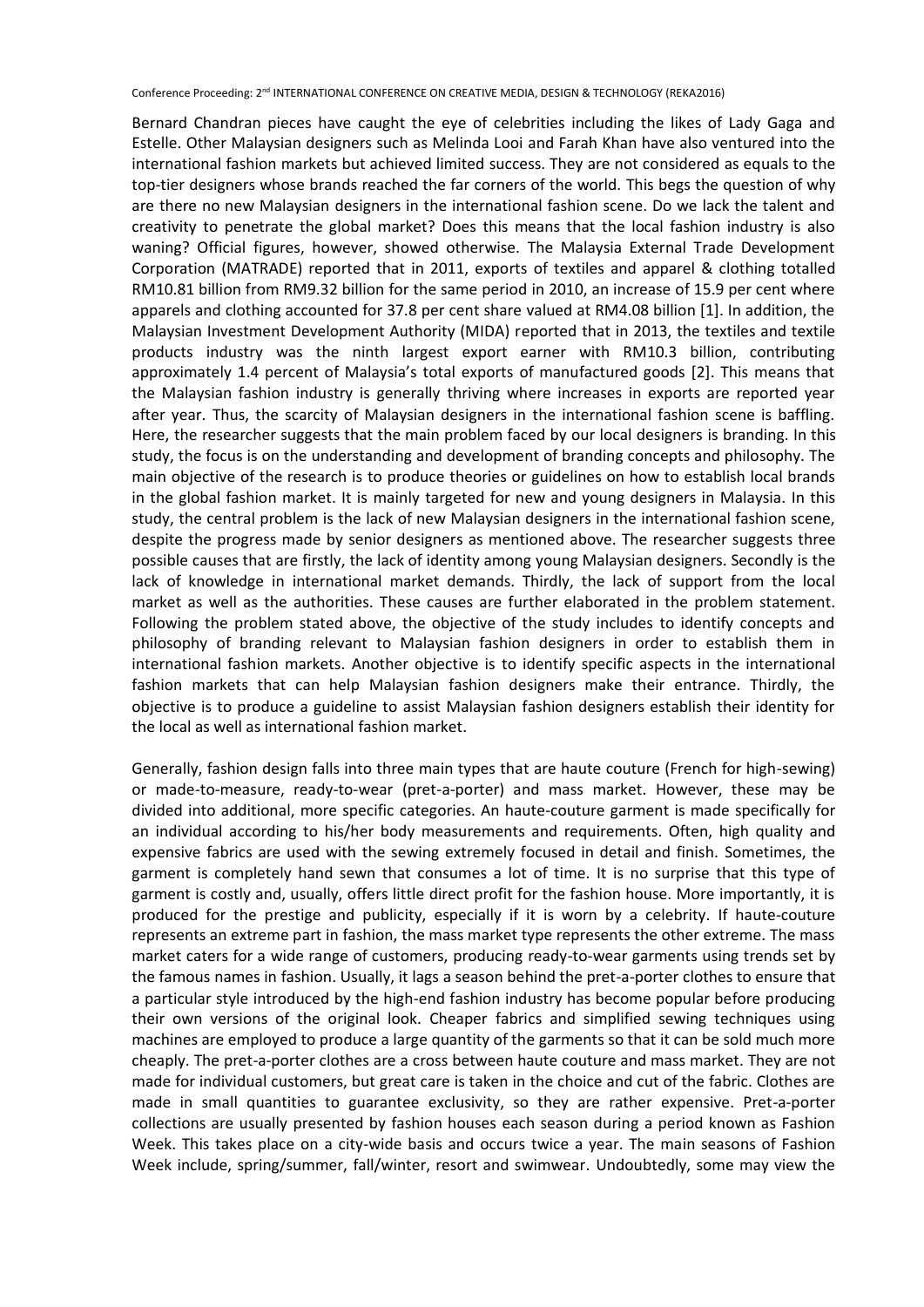fashion business as superfluous and frivolous especially the exorbitant prices of haute-couture. Nonetheless, the creativity exhibited in high-end fashion invariably influences our decision in choosing the style, type and colour of the clothes we wear, even at the mass-market level. In this, branding plays a heavy influence in the consumers' decision on what clothes, shoes, bags and other accessories to buy. Well-known international brands as mentioned above are instantly recognisable and accepted by the public. Consumers, whether rightly or wrongly, immediately assumes that products that carried these labels are of good quality, reliable and possess high aesthetics. These products are also believed to add prestige and stature to the users. Thus, the high prices paid to own them are justified by the tangible and intangible benefits that is associated with the brands. After all, no one doubts the time and expenses spent by the fashion house in establishing a particular brand. The talent and creativity as well as the research and development employed is something that the user indirectly buys and pays for.

### **LITERATURE REVIEW**

According to Matthew Healey (2008, pgs 6-8)[3], a brand is an unwritten promise of satisfaction between the manufacturer and consumer/user. Branding is the process of continuous struggle between producers and customers to identify that promise and meaning. Brands thrive when the economy is good, but falter in economic downturns. He further said that in current practices, it involves five components that are positioning, storytelling, design, price and customer relationship. In fashion, branding is often associated with a personality, whether it's the designer or the person wearing the dress, such as movie stars, supermodels or other celebrities (Tungate, 2004)[4]. Some designers like Jean Paul Gaultier and Tom Ford became more successful when they worked for other fashion houses. Whilst, depending on the era, supermodels became brands of their own, regardless of whose dress they are wearing. Sometimes, it is the clothing store that fronted a brand as in the case of London's Asprey, Selfridges and Harvey Nichols. Yurchisin and Johnson (2010)[5] explained that fashion goes through a process that is called the "fashion cycle". This means that in order for a style to become fashionable, it must first be introduced, accepted and ultimately, rejected by the majority in a group to make way for the next innovation or new style. This cycle can be illustrated by the "Innovation Adoption Curve", a bell-shaped curve showing the movement of sales against time. The earliest part of the curve shows the introduction phase. The middle and highest part is when the fashion is at its most accepted level. Then, the latest part shows the low level of interest of consumers as they move on to other new products. Fashion forecasting in the modern world is vital for a brand to survive and prosper. Usually, fashion houses employ fashion forecasting companies to anticipate trends. These companies conduct market research to monitor changes in society, culture, the economy and technology because fashion trends are often influenced by such changes. They also conduct consumer analysis to examine patterns in consumer characteristics and behaviours. Once data are gathered and analysed, they develop a general direction for a specific season and target markets such as women's, men's and preteen's (Kim et.al, 2011)[6]. According to Posner (2011)[7], establishing a brand is a long-term and costly business. Once a brand is recognized and valued by consumers, its name and identity can be capitalized and leveraged to take the brand forward. Often, two strategies are used that are brand extension and brand licensing. Brand extension allows a company to launch new products in a broadly similar market. Meanwhile, brand licensing allows the company to sell its name to another company that can develop, manufacture and market specified branded merchandise under license. It gains payment in royalty while reducing the capital investment required in producing, distributing or marketing the licensed product. Based on Healey's Theory that branding consists of five componennts namely positioning, storytelling, design, price and customer relationship, a conceptual framework for this study is developed as in Figure 1. In Fig. 1 branding is the central subject made of the five components. All five components are related to each other in a cyclical way. Positioning means defining the customer's mind what the brand stands for and its comparison with competing brands. In storytelling, customers want to be a part of a good story. Meanwhile, design refers to all aspects of how a thing is crafted. Pricing is vital and not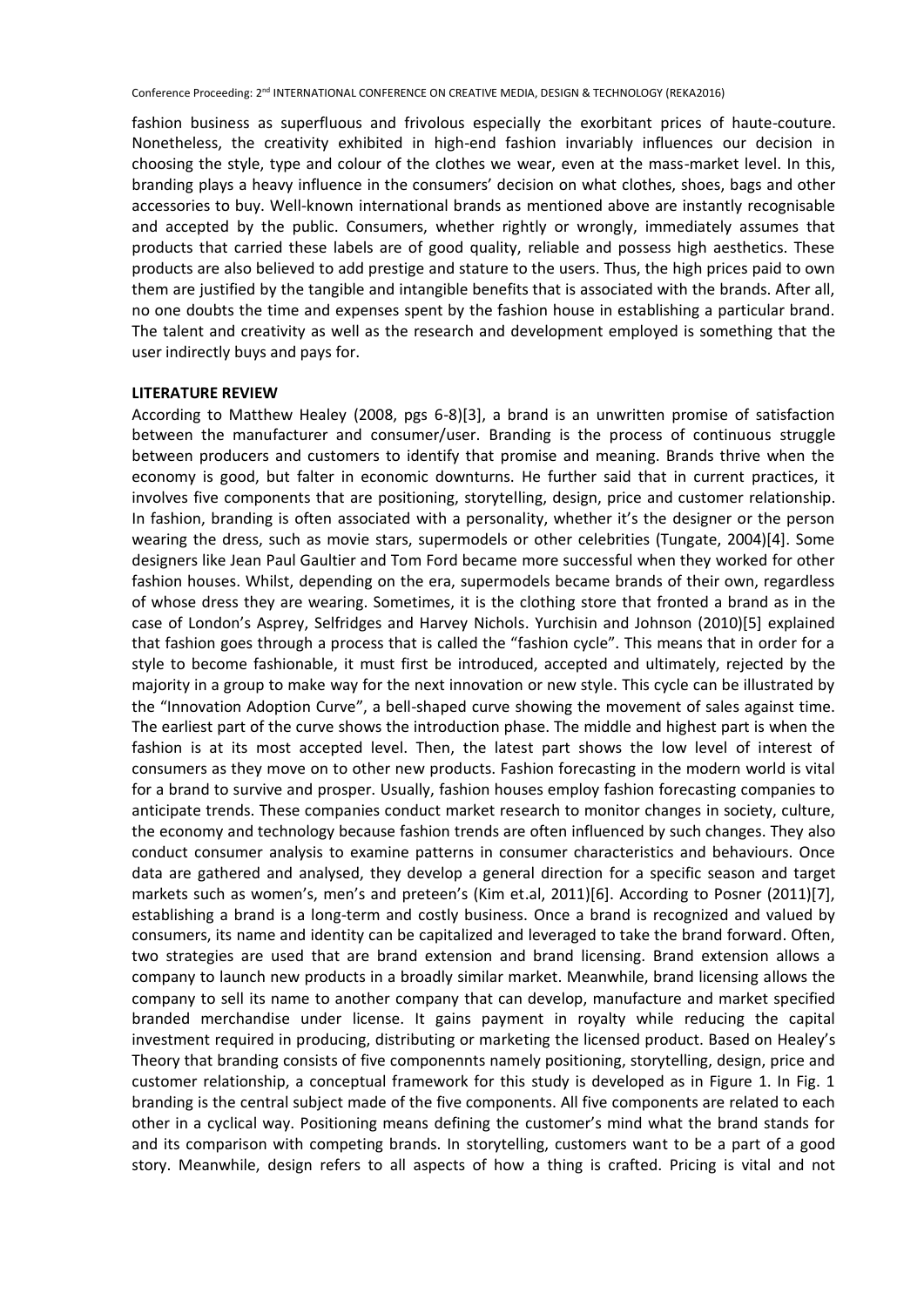necessarily cheap. It has been constantly proven that customer will buy the more expensive of two similar products. Lastly, building an emotional bond with the buyer will ensure good customer relationship. These concepts are relevant for Malaysian fashion designers in order for them to develop their brands that are capable of penetrating the international markets.



Fig. 1: Conceptual Framework

### **PROBLEM STATEMENT**

Aside of the names mentioned above, very few Malaysian designers have managed to establish themselves in the international fashion markets. Jimmy Choo is in his late 60's while Zang Toi is in his 50's. Bernard Chandran and Melinda Looi are also in their late 40's. Thus, the dearth of young Malaysian fashion designers in the international scene presents a worrisome problem that needs to be studied. Are there no more talented Malaysian youths that can be presented into the global fashion world? Do they lack the creativity and ability to penetrate the distinguished circle of feted international fashion designers?In this study, the researcher offers several possible causes that contribute towards the failure of young Malaysian designers to launch themselves into the global fashion market. Firstly is the lack of identity. Malaysian designers face problems in projecting a distinctive identity of their self and products. Most local designers tend to follow trends in fashion and thus, fail to establish an enduring feature, or essence that can be immediately related to them. This problem is further compounded when trying to promote themselves in international markets when a clear Malaysian identity has not been defined due to multiculturalism and multireligiousity locally. Secondly, the lack of knowledge in international market demands. Local fashion designers tend to be parochial in terms of meeting customers need. Most are content to fulfil orders for the festive seasons (Hari Raya etc.), wedding ceremonies and local celebrities' functions (awards, gala etc.). They prefer not to venture into the international fashion market due to perceived risks and uncertainties. The third cause is the lack of support. Firstly, the local market is not vibrant enough to support the majority of designers. Secondly, promotional efforts of the authorities and relevant organizations are also lacking.

### **OBJECTIVES**

In regards to the problems stated earlier, it is imperative that solutions are found to address them. It is important to develop Malaysian fashion designers, especially the young and up-and-coming, to prepare themselves for the challenges ahead. As such the objectives of this study are as follows;

1. To identify concepts and philosophy of branding relevant to Malaysian fashion designers in order to establish them in international fashion markets. In identifying and understanding the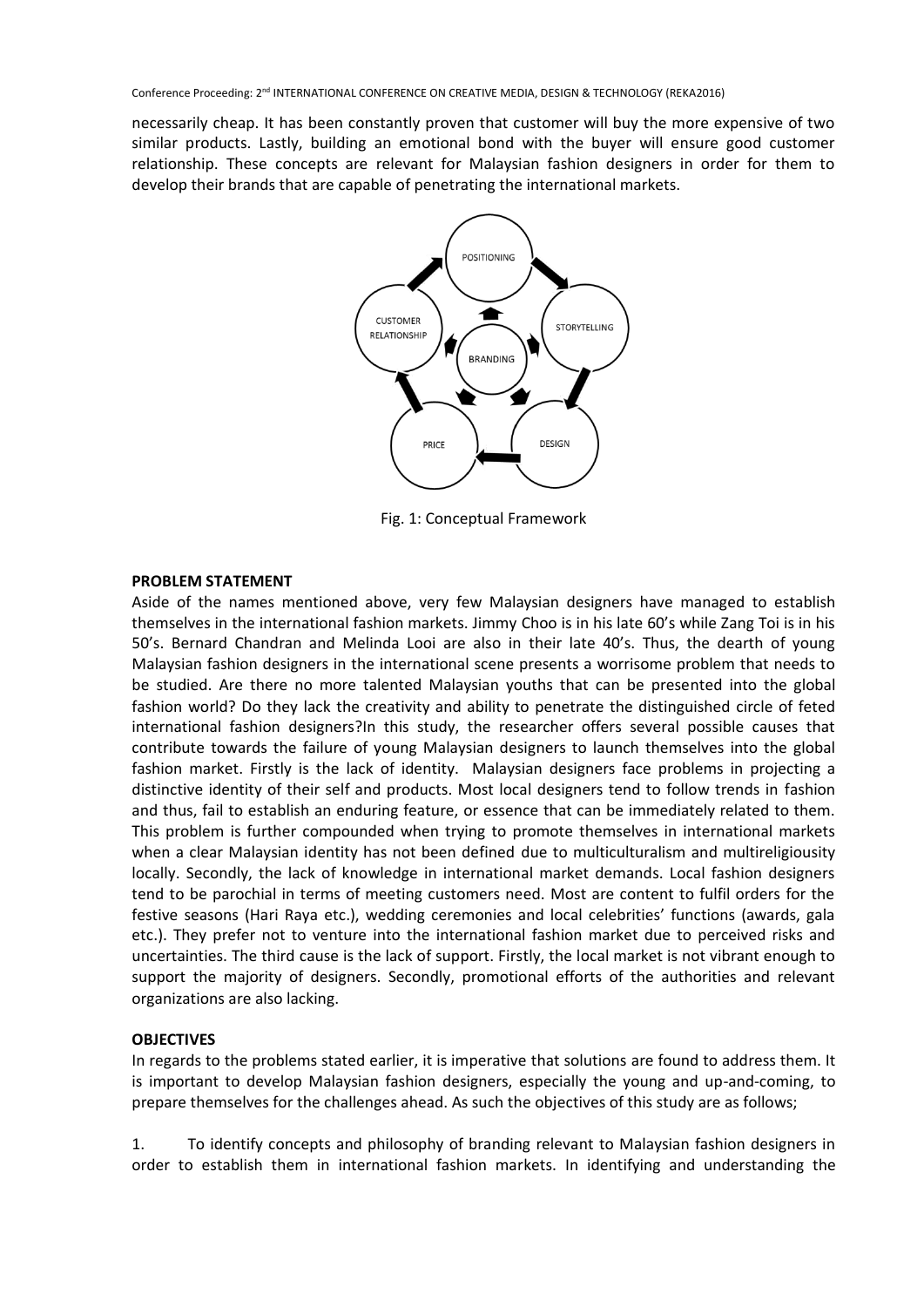relevant concepts the designers would be able to develop their brands according to international standards. This will assist them in preparing their brand's entrance into the global market.

2. To identify specific aspects in the international fashion markets that can help Malaysian fashion designers make their entrance. Here, the objective is to identify the global fashion market segments and its requirements. This knowledge is important in helping Malaysian designers target specific segments of the market. It provides a focus that is suited to the brands quality and ability.

3. To produce a guideline to assist Malaysian fashion designers establish their identity for the local as well as international fashion market. The theories and guidelines produced in this study will help prepare Malaysian designers to develop their talent and creativity to meet the requirements of the global market.

# **RESEARCH METHODOLOGY**

## **Phases of the Research Methodology**

This study employs a qualitative research method divided into three phases. The first phase is a case study involving 10 well-recognised international fashion brands. Various aspects are taken into consideration such as its history, brand development and the strategies employed in establishing the brand. Data are mainly collected via literature review that includes books, magazines, newspaper articles, the Internet and other publications. This is to identify the common and specialised factors that contribute towards their success. Here, the focus is on foreign designers who have established themselves in the international market. The second phase involves interviews with Malaysian designers who have made it into the international level. Three designers are suggested for this case study. They are Jimmy Choo, Zang Toi and Bernard Chandran. Data on these designers are collected through literature review and personal interviews whenever possible. The interviews are conducted to obtain in-depth opinions and recommendations. In Phase 3, 20 respondents are involved consisting designers, critics, government officials and others relevant to the fashion industry. The purpose of this survey is to collect first-hand and valid data for analysis. Here, the interview method is used to collect data to form a database as well as expert opinions and recommendations that will be used to formulate the guidelines on how to penetrate the international markets.

| Phas          | <b>Description</b>                                                                                                                                                                    | <b>Purpose</b>                                                                                  | <b>Method</b>                                                                                |
|---------------|---------------------------------------------------------------------------------------------------------------------------------------------------------------------------------------|-------------------------------------------------------------------------------------------------|----------------------------------------------------------------------------------------------|
| e             |                                                                                                                                                                                       |                                                                                                 |                                                                                              |
| $\mathbf{1}$  | Case study involving<br>several famous<br>international fashion<br>brands.                                                                                                            | To identify the factors<br>that contribute towards<br>a brand's success.                        | Literature review.                                                                           |
| $\mathcal{P}$ | Case study involving three<br>Malaysian designers who<br>have been successful in<br>international fashion.<br>Subjects suggested are<br>Jimmy Choo, Zang Toi and<br>Bernard Chandran. | To identify the factors<br>that contribute towards<br>a brand's success.                        | Literature review and<br>interviews.                                                         |
| 3             | Survey on Malaysian<br>designers, fashion critics,<br>government officials and<br>others relevant to the                                                                              | To collect data on<br>Malaysian designers<br>and identify those who<br>have the potential to be | Interviews.<br>Research questions based<br>on the five components<br>of Healey's Theory will |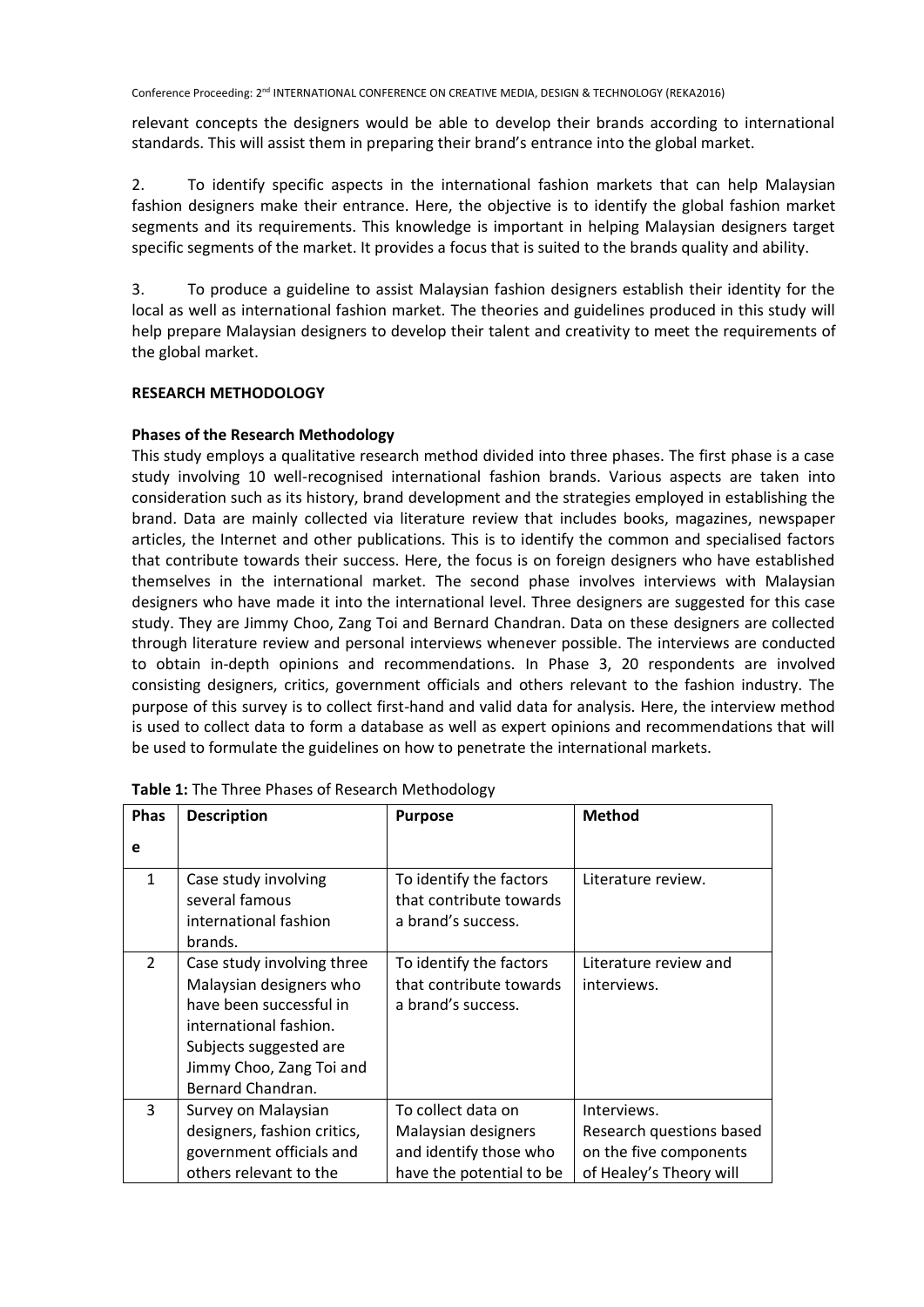| fashion scene. | developed into an     | help to group responses    |
|----------------|-----------------------|----------------------------|
|                | international fashion | for analysis. Opinions and |
|                | brand.                | reccomendations from       |
|                |                       | respondents will provide   |
|                |                       | indepth data valuable for  |
|                |                       | forming conclusions.       |

## **Data Collection and Analysis**

The data is collected via literature review and interview surveys. Data collected from the literature review is considered as secondary data. The knowledge gained from the literature review is used to formulate the research framework. The research framework is based on Healey's Theory of Branding that includes five components that are positioning, storytelling, design, price and customer relationship. The data collected from interview surveys are considered as the primary data. This is analysed using Content Analysis method. Keywords are identified and responses are grouped together according to the interview questions. The findings from the analysis of primary data will be used to form the conclusions of this study. There are four theretical constructs namely local fashion designers, apparel, branding and establish to global market. In terms of the local designers, data on the segmentation of their collection is collected through interviews and case study. The data is analysed using Content Analysis and validated by the Annual Sale Report (whenever available). The purpose is to identify their strengths and weaknesses. As for the apparel section, the data collection and analysis is to identify the demands or trends in the market. Meanwhile, branding refers the study on brand strategy via interviews. Lastly, the establish to global market is a survey where the findings are used to form a theory or module on how to establish Malaysian fashion designers in the global market.

| <b>Theoretical</b>               | Source of                                                                                                                                                 | <b>What Data to</b>                    | <b>What Value to</b>        | How to                         | How to                             | How to                                           | <b>Expected Outcome</b>                                 |
|----------------------------------|-----------------------------------------------------------------------------------------------------------------------------------------------------------|----------------------------------------|-----------------------------|--------------------------------|------------------------------------|--------------------------------------------------|---------------------------------------------------------|
| <b>Construct</b>                 | Data                                                                                                                                                      | <b>Collect</b>                         | <b>Measure</b>              | <b>Collect</b>                 | Analyse                            | Validate                                         |                                                         |
| Local<br>Fashion<br>Designer     | Local Fashion<br>Designer<br>*Malaysian<br>Textile<br>Manufacturer<br>Association<br>(MTMA)<br>*Malaysian<br>Fashion<br>Industry<br>Association<br>(MFIA) | Segmentation<br>of their<br>collection | Saleable/On<br>demand items | Interview<br>and case<br>study | Content<br>analysis                | Annual sale<br>report                            | Identify the<br>strengths and<br>weaknesses             |
| Apparel                          | Local<br>departmental<br>stores                                                                                                                           | Trend/demand<br>on buying              | Consumer/buyer<br>demand    | Interview<br>and survey        | Content<br>analysis                | Annual sale<br>report                            | Identify segment of<br>apparel on<br>demand/style/trend |
| <b>Branding</b>                  | Literature<br>review and<br>interview                                                                                                                     | International<br>brand strategy        | Consumer<br>buying power    | Interview<br>and survey        | Interview                          | Interview                                        | Identify established<br>brand strategy                  |
| Establish to<br>Global<br>Market | Literature<br>review and<br>survey                                                                                                                        | Global<br>demand                       | Global needs<br>(consumer)  | Survey                         | Literature<br>review and<br>survey | Annual<br>report<br>(Global<br>fashion<br>trend) | Theory/Module to<br>establish global<br>market          |

# **Table 2:** Data Collection and Analysis